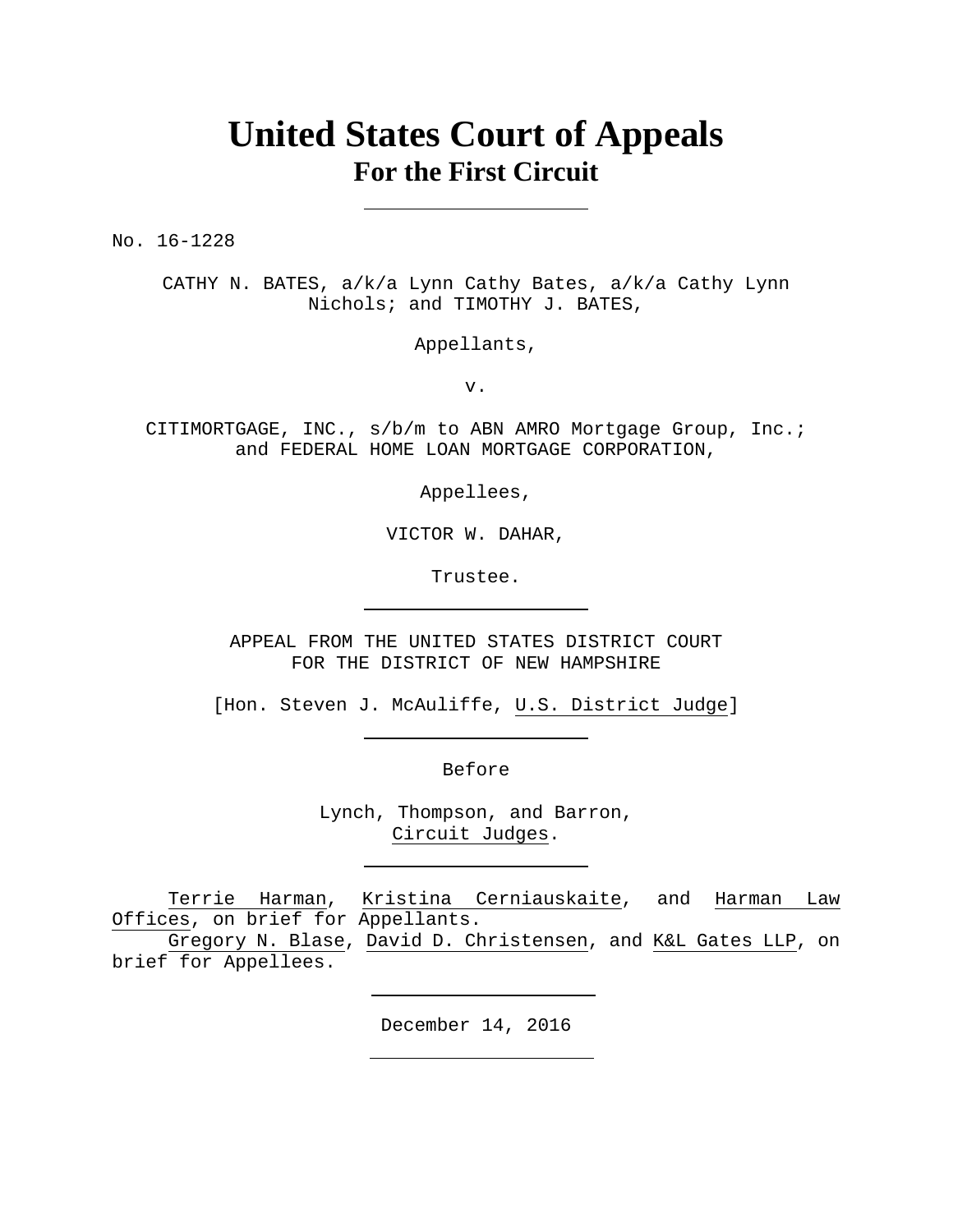**THOMPSON**, **Circuit Judge**. Cathy N. Bates and Timothy J. Bates (our Appellants, whom we also call the Bateses) went bankrupt and Appellees foreclosed on their home. At the end of the tax year, they each received an IRS Form 1099-A in the mail alerting them that the foreclosure might have tax consequences. The Bateses sued our Appellees, claiming that the Forms were a coercive attempt to collect on the mortgage debt--a debt Appellees have no right to collect because it was discharged during the Bateses' Chapter 7 proceedings. The bankruptcy court and the district court found the Forms were not objectively coercive attempts to collect a debt. We agree, and so we affirm.

#### **The Facts**

The Bateses took out a loan from Appellee CitiMortgage, Inc. s/b/m to ABN AMRO Mortgage Group, Inc. ("CitiMortgage") secured by a mortgage on their home in Newport, New Hampshire. The Bateses filed for Chapter 7 bankruptcy in 2008 and their mortgage debt was discharged in 2009. The Bateses entered into a Loan Modification Agreement with CitiMortgage after the discharge. Under that Agreement, the Bateses did not reaffirm personal liability for the mortgage, but they could avoid foreclosure and stay in their home as long as they continued to make payments to CitiMortgage. The Bateses eventually stopped making payments, CitiMortgage foreclosed, and the Bateses moved out in October 2011.

- 2 -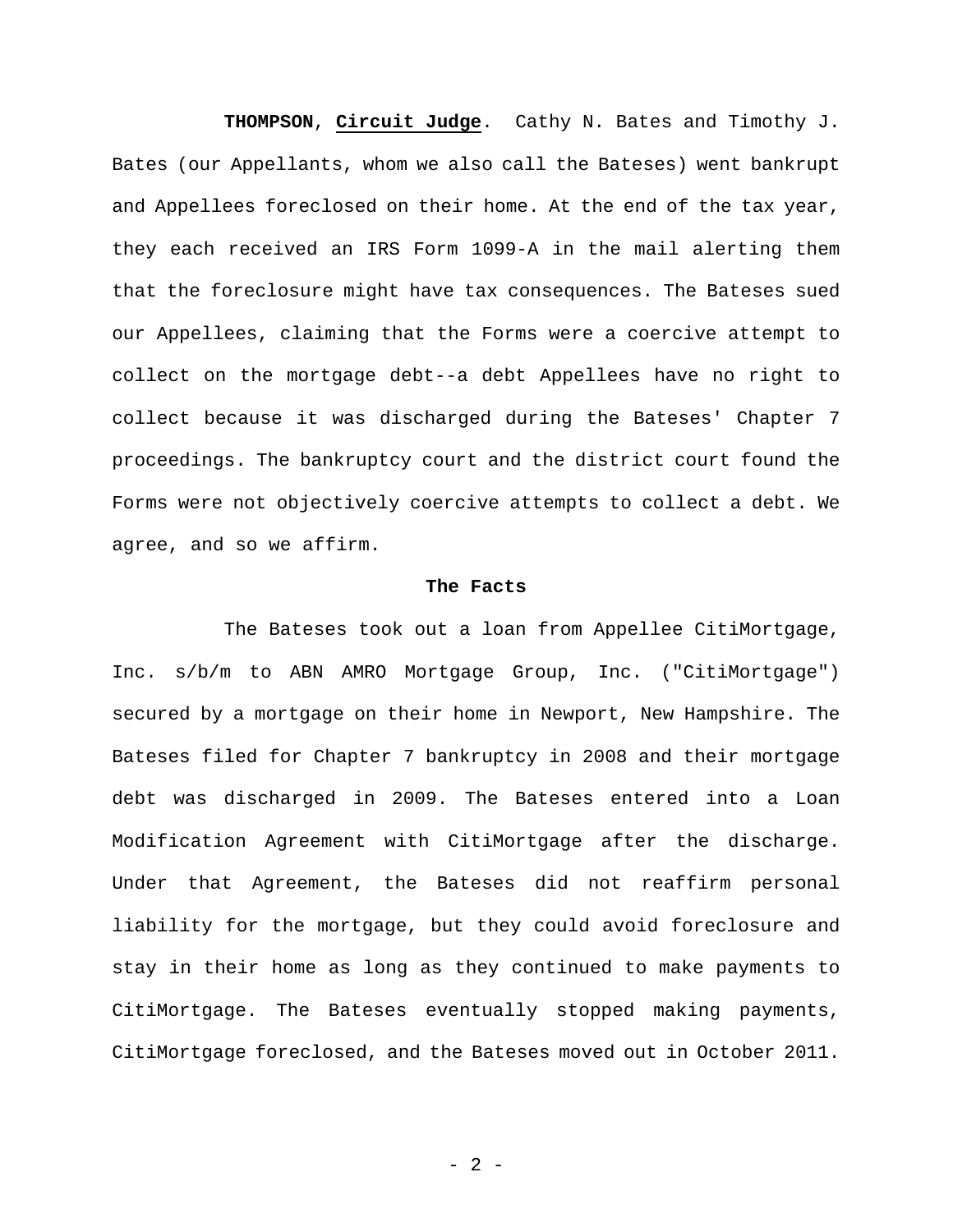In January 2012, the Bateses each received an IRS Form 1099-A ("1099-A Form" or "Form") in the mail. According to the instructions on the back of the Forms, "[c]ertain lenders who acquire an interest in property that was security for a loan . . . must provide you with this statement. You may have reportable income or loss because of such acquisition or abandonment." Both Forms listed the lender as "Freddie Mac" (also known as Federal Home Loan Mortgage Corporation, our other Appellee) "c/o CitiMortgage." And, as of the time of acquisition, the Forms listed the "balance of principal outstanding" as \$194,624 and the fair market value of the property as \$168,000. Box Five on the Forms was checked, indicating that "the borrower was personally liable for the repayment of the debt." The front of the Forms also says "This is important tax information and is being furnished to the Internal Revenue Service. If you are required to file a return, a negligence penalty or other sanction may be imposed on you if taxable income results from this transaction and the IRS determines that it has not been reported."

We pause here to note that a discharged debt can count as taxable income. 26 U.S.C. § 61(a)(12). But, as Appellees point out (and the Bateses do not dispute), debt discharged in bankruptcy proceedings (like the Bateses') and on a qualified principal residence (like the Bateses') does not. 26 U.S.C. § 108(a)(1)(A), (E). The Bateses' 1099-A Forms directed them to "Pub. 4681 for

- 3 -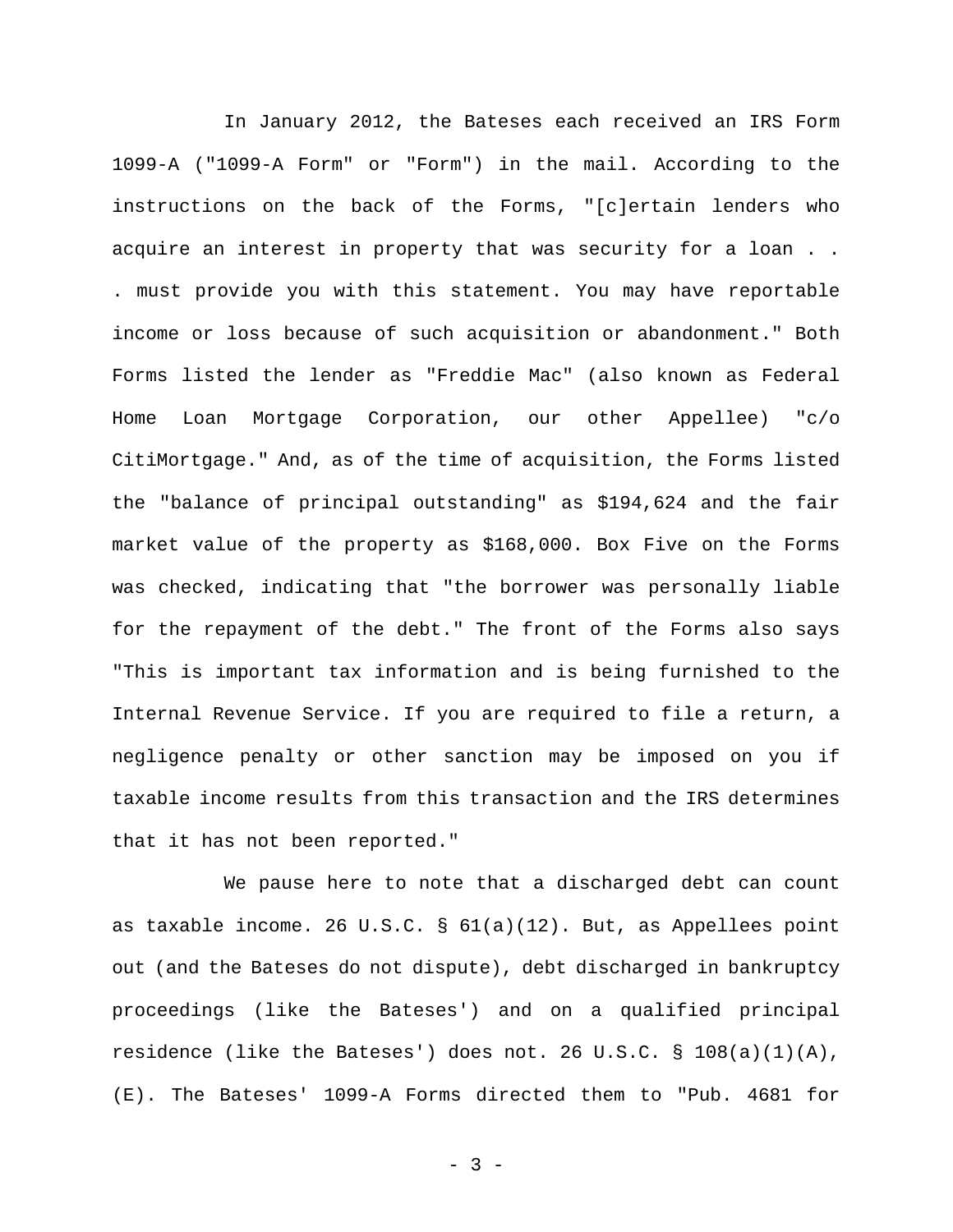information about foreclosures and abandonments." That publication explains: "Debt canceled in a title 11 bankruptcy case is not included in your income." I.R.S., Dep't of the Treasury, Publication 4681: Canceled Debts, Foreclosures, Repossessions, and Abandonments (for Individuals) 4 (2011), https://www.irs.gov/pub/irs-prior/p4681--2011.pdf. The Bateses do not claim that they owed any taxes as a result of the foreclosure or the Forms.

But, the Bateses say the 1099-A Forms reported bad information. After their bankruptcy, the Bateses were no longer personally liable for the mortgage debt, so they say Freddie Mac should not have checked the box showing the opposite.<sup>1</sup> Timothy Bates averred that he called Appellees about his Form and was told that the debt was not discharged because it was a secured debt. The Bateses' attorney later sent a letter to Freddie Mac pointing out that the Bateses' mortgage was discharged in bankruptcy and demanding the revocation of the 1099-A Forms. The Bateses say they were terrified they would owe additional income taxes unless they

 $1$  The Bateses also claim that the fair market value of their home was the price Freddie Mac paid at the foreclosure sale, \$205,237, so Freddie Mac should not have reported the fair market value as \$168,000 on the 1099-A Forms. Appellees dispute the fair market value of the home. Whatever the home's value, the Bateses did not make this argument or present any evidence of this fact to the bankruptcy court, so the argument is waived. Crefisa Inc. v. Wash. Mut. Bank (In re Colonial Mortg. Bankers Corp.), 186 F.3d 46, 49-50 (1st Cir. 1999).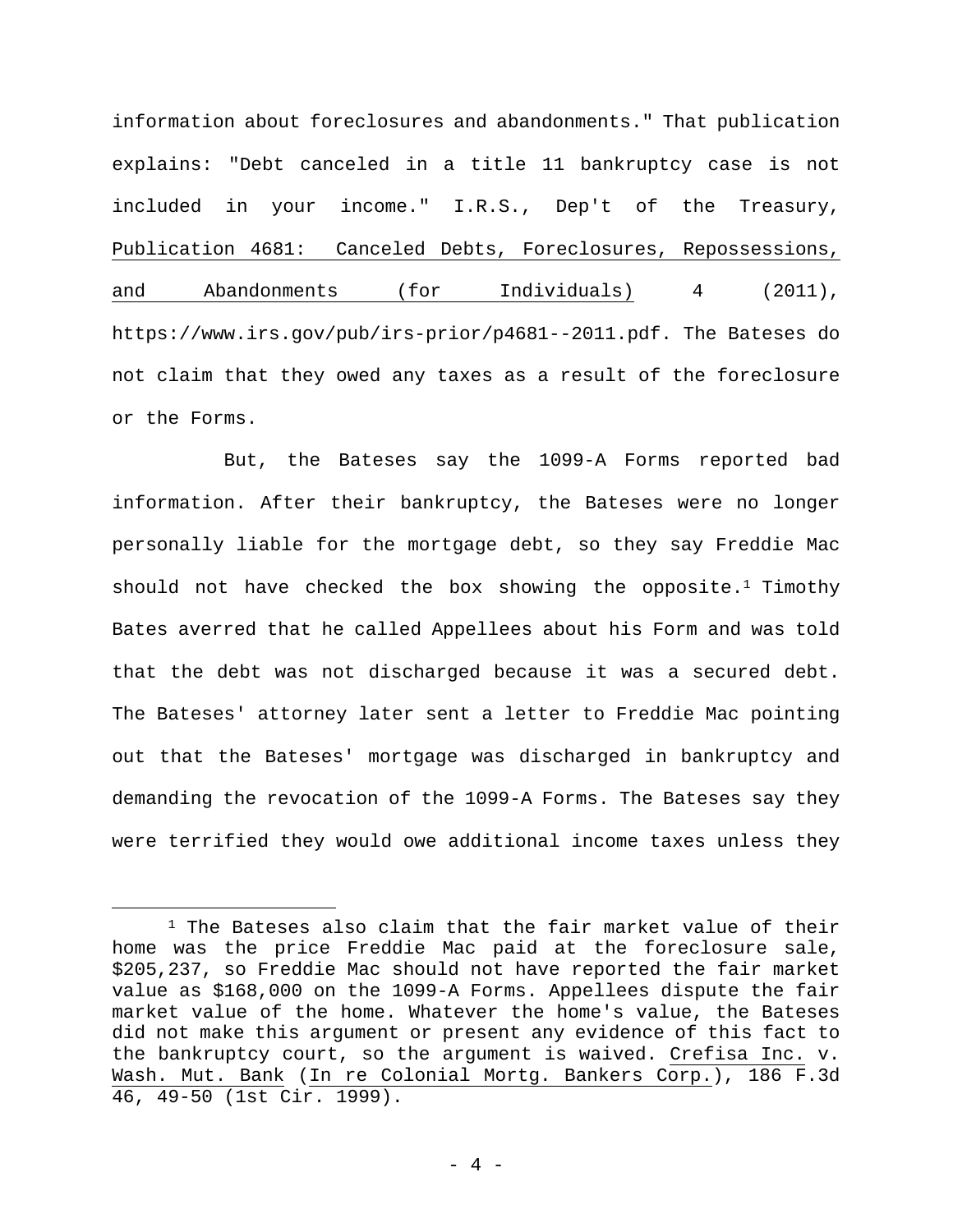resolved the matter with Freddie Mac or CitiMortgage. Freddie Mac did not revoke the Forms and claims they are accurate.

One other important detail: the Bateses received a prerecorded phone call from CitiMortgage on June 11, 2013, requesting proof of insurance on their old home; insurance was required under the terms of their former mortgage agreement. The phone call upset Timothy Bates: "it seemed we would never be free from the debt to CitiMortgage."

In May 2013, about one month before receiving the laststraw phone call from CitiMortgage, the Bateses filed a motion to reopen their bankruptcy proceedings, then sued CitiMortgage and Freddie Mac for attempting to collect on the discharged mortgage debt in violation of the discharge injunction provisions of 11 U.S.C. § 524(a). Following cross-motions for summary judgment, the bankruptcy court granted the Bateses summary judgment on their claim that the 2013 phone call violated the discharge injunction, though it later found the Bateses did not prove any damages on this claim. The bankruptcy court granted summary judgment for our Appellees on all of the Bateses' other claims, including their claim that the 1099-A Forms violated the discharge injunction. The bankruptcy court found the Forms gave the Bateses "no objective basis" to believe Appellees were trying to collect the discharged mortgage debt. The Bateses appealed the bankruptcy court's rulings on damages and the 1099-A Forms. The district court affirmed both.

- 5 -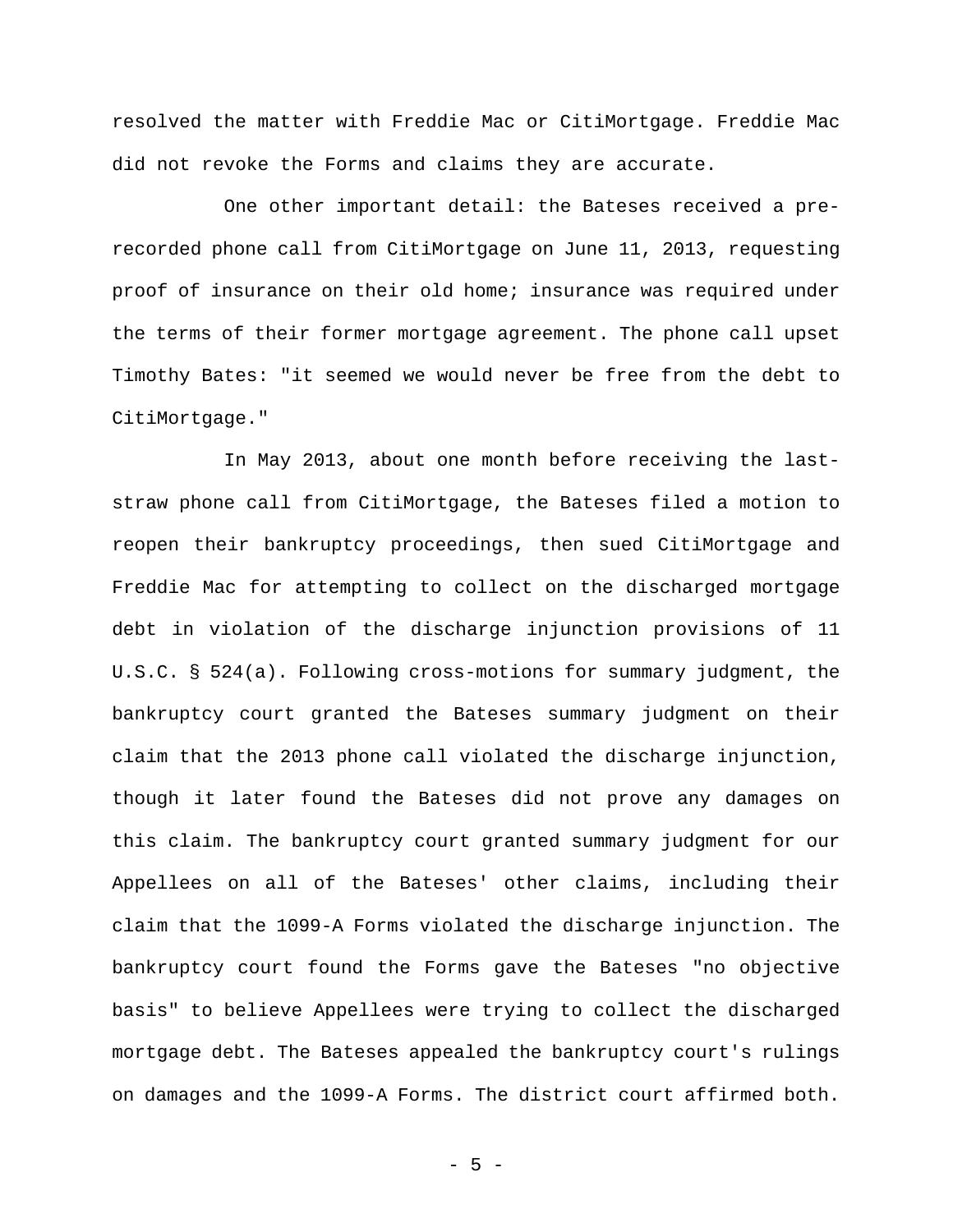The Bateses now appeal the bankruptcy court's ruling on the 1099- A Forms to us.

## **Standard of Review**

Under Federal Rule of Bankruptcy Procedure 7056, as under Federal Rule of Civil Procedure 56, a motion for summary judgment "should be granted 'only when no genuine issue of material fact exists and the movant has successfully demonstrated an entitlement to judgment as a matter of law.'" Hannon v. ABCD Holdings, LLC (In re Hannon), 839 F.3d 63, 69 (1st Cir. 2016) (quoting Desmond v. Varrasso (In re Varasso), 37 F.3d 760, 763 (1st Cir. 1994)). We review the bankruptcy court's summary judgment decision de novo and give no special deference to the district court's findings. Id.

### **The Bateses' Claim**

The Bateses allege that the 1099-A Forms violated the discharge injunction provisions of 11 U.S.C. § 524(a), which prohibit acts to collect, recover, or offset debts discharged in bankruptcy proceedings. See Canning v. Beneficial Me., Inc. (In re Canning), 706 F.3d 64, 69 (1st Cir. 2013). To prove a discharge injunction violation, a debtor must establish that the creditor "(1) has notice of the debtor's discharge  $\ldots$  ; (2) intends the actions which constituted the violation; and (3) acts in a way that improperly coerces or harasses the debtor." Best v. Nationstar

- 6 -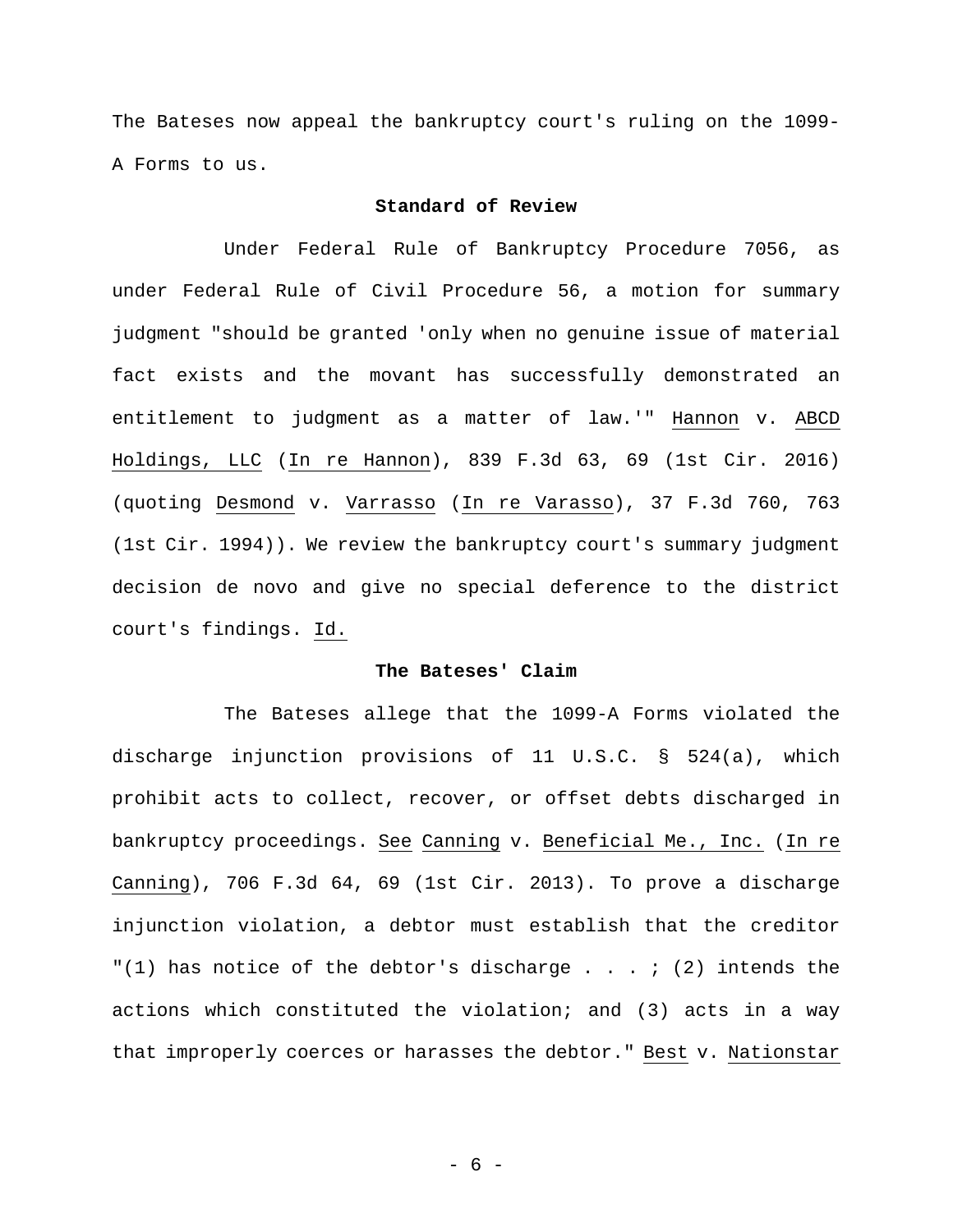Mortgage LLC, 540 B.R. 1, 9 (B.A.P. 1st Cir. 2015) (quoting Lumb v. Cimenian (In re Lumb), 401 B.R. 1, 6 (B.A.P. 1st Cir. 2009)).

The Bateses and our Appellees only dispute the third element--whether the 1099-A Forms were an improperly coercive or harassing attempt to collect on the discharged debt. The Bateses claim the Forms were coercive, especially because the Forms contained false information. They also claim the bankruptcy court erred by failing to consider whether the Forms were coercive under all the circumstances, including Freddie Mac's failure to correct the Forms and the phone call from CitiMortgage about the insurance policy on their old home. CitiMortgage and Freddie Mac, of course, disagree. So do we. We explain.

We assess whether conduct is improperly coercive or harassing under an objective standard--the debtor's subjective feeling of coercion or harassment is not enough. In re Lumb, 401 B.R. at 6; see Pratt v. Gen. Motors Acceptance Corp. (In re Pratt), 462 F.3d 14, 19 (1st Cir. 2006). We have no "specific test" to determine whether a creditor's conduct meets this objective standard, but we consider the facts and circumstances of each case, including factors such as the "immediateness of any threatened action and the context in which a statement is made." Diamond v. Premier Capital, Inc. (In re Diamond), 346 F.3d 224, 227 (1st Cir. 2003); see In re Pratt, 462 F.3d at 20. "[A] creditor violates the discharge injunction only if it acts to collect or enforce a

- 7 -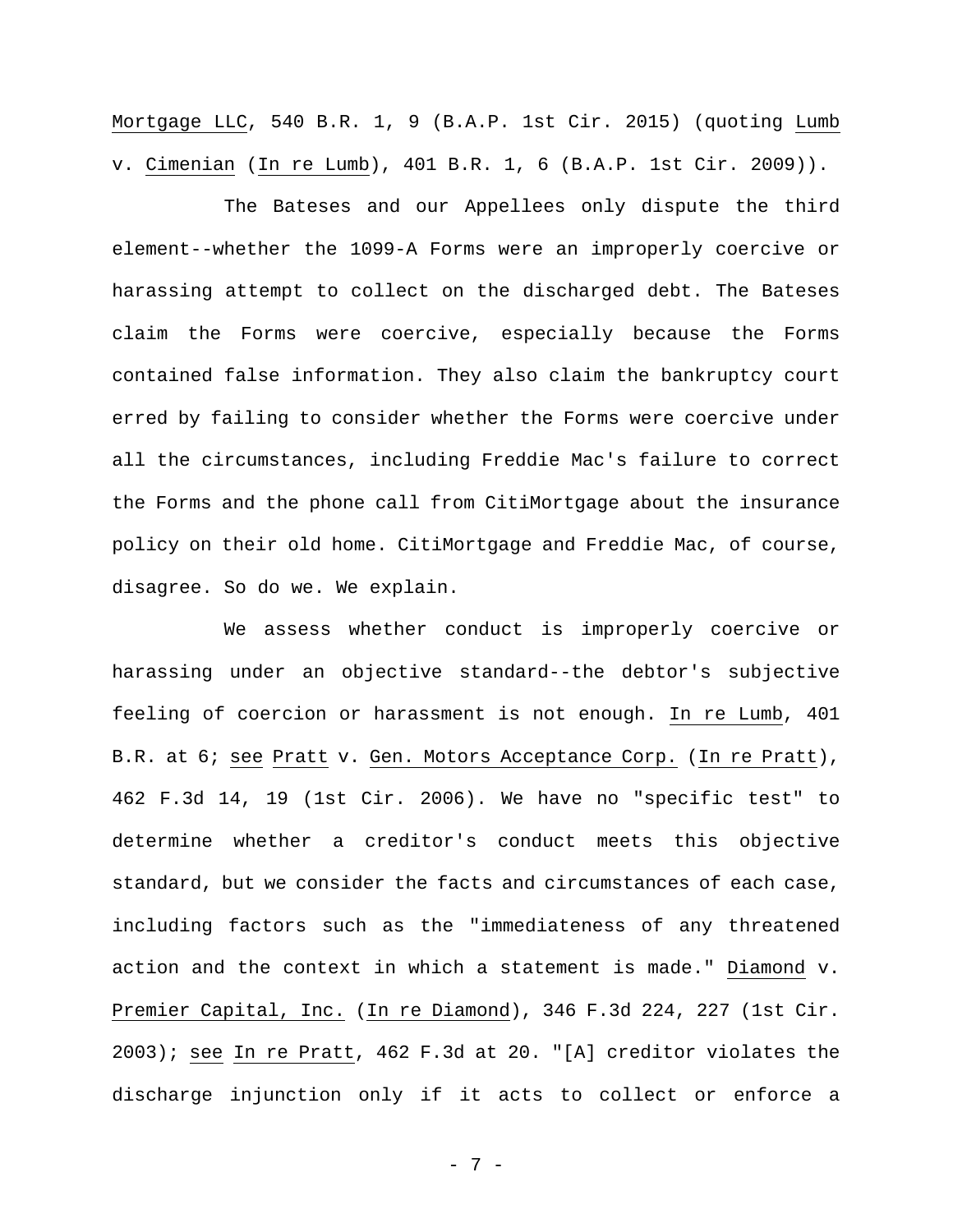prepetition debt; bad acts that do not have a coercive effect on the debtor do not violate the discharge." In re Lumb, 401 B.R. at 7.

For example, a debt collector in Best, 540 B.R. at 10- 11, sent a series of letters stating information like the unpaid loan balance and that failure to pay could result in foreclosure; the letters included a disclaimer explaining that if the debt had been discharged in bankruptcy, then the letter was for informational purposes only. These letters did not violate the discharge injunction because "[s]tatements of an informational nature, even if they include a payoff amount, are not generally actionable if they do not demand payment," and these letters did not. Id. at 11. Likewise, references to potential foreclosure in letters to a debtor during bankruptcy proceedings were not coercive where the letters accurately reported that the debtor could face foreclosure after bankruptcy but threatened no "immediate action" against the debtors. Jamo v. Katahdin Fed. Credit Union (In re Jamo), 283 F.3d 392, 402 (1st Cir. 2002) (quoting Brown v. Penn. State Emps. Credit Union, 851 F.2d 81, 86 (3d Cir. 1988)).

The bankruptcy court found, and we agree, that the 1099- A Forms are not a collection attempt. The 1099-A Forms state that they provide "tax information" and that, because of the foreclosure, "[y]ou may have reportable income or loss." As in Jamo and Best, the Forms provide "information," but they do not

- 8 -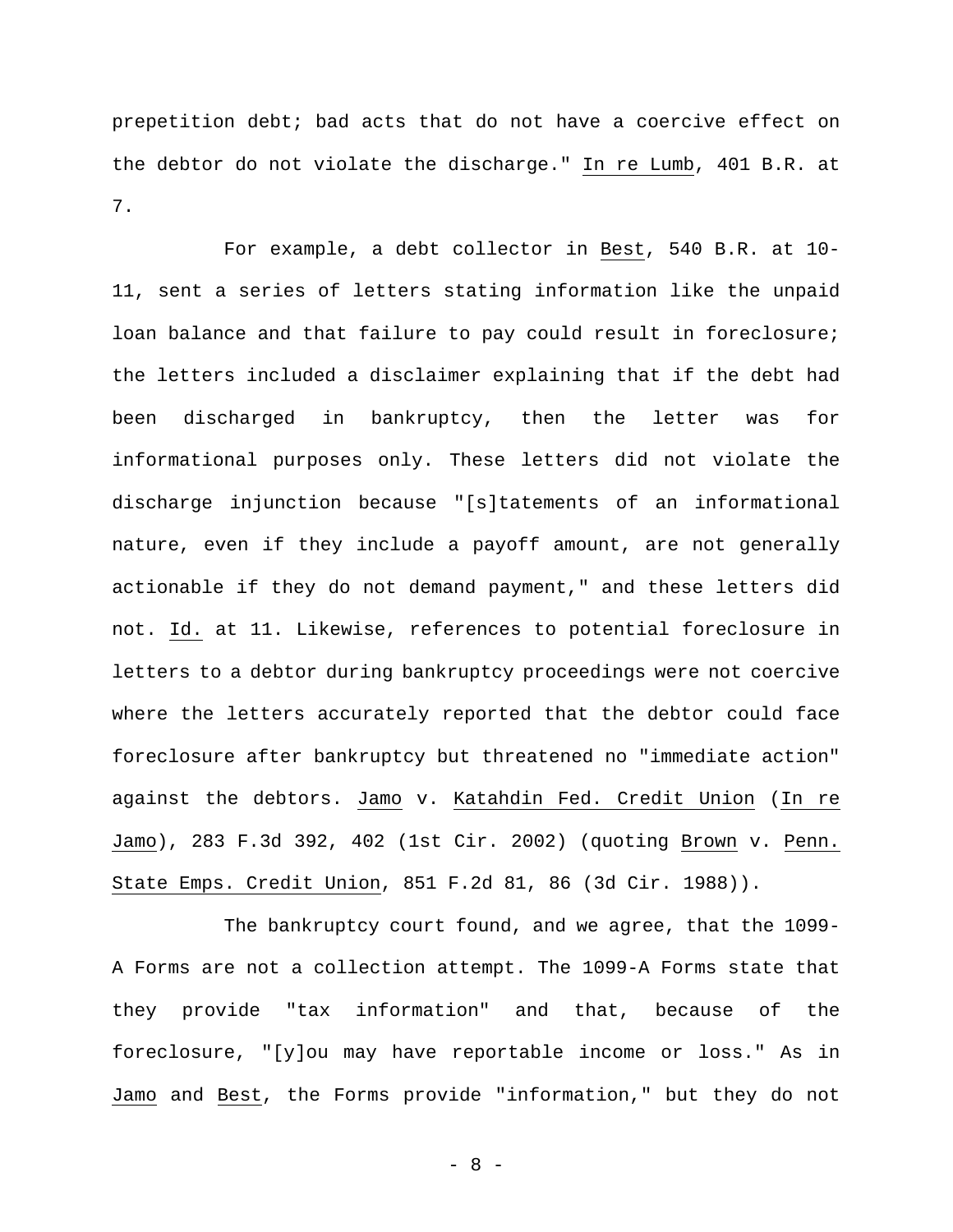demand payment or threaten any action. As in Jamo and Best, the 1099-A Forms state the outstanding principal balance as of the date of foreclosure, but they do not indicate that the Bateses owe any money to anyone--not taxes to the IRS, and not the discharged debt to Freddie Mac or CitiMortgage. And that Freddie Mac may have incorrectly checked the box showing that "the borrower was personally liable for repayment of the debt" does not change this analysis: nothing on the Forms indicates that the Bateses' potential "reportable income or loss" might be any different because of the checked box, and checking the box does not change the informational nature of the Forms or create a demand for payment. Because the discharge injunction prohibits acts "to collect, recover or offset" discharged debt, 11 U.S.C. § 524(a)(2), the fact that the 1099-A Forms do not attempt to collect any money from the Bateses would seem to decide the issue.

Undeterred, the Bateses claim the bankruptcy court was wrong because the Forms put the Bateses "between a rock and a hard place": they had to pay the discharged debt or seek tax advice. This tight spot makes the Forms coercive, they say, just as a tight spot made a creditor's conduct coercive in In re Lumb, 401 B.R. at 7. But the Bateses' situation does not compare.

The In re Lumb creditor threatened to sue the debtor's wife to collect if the debtor did not pay up. Id. at 3. When the debt was discharged in bankruptcy, the creditor followed through

- 9 -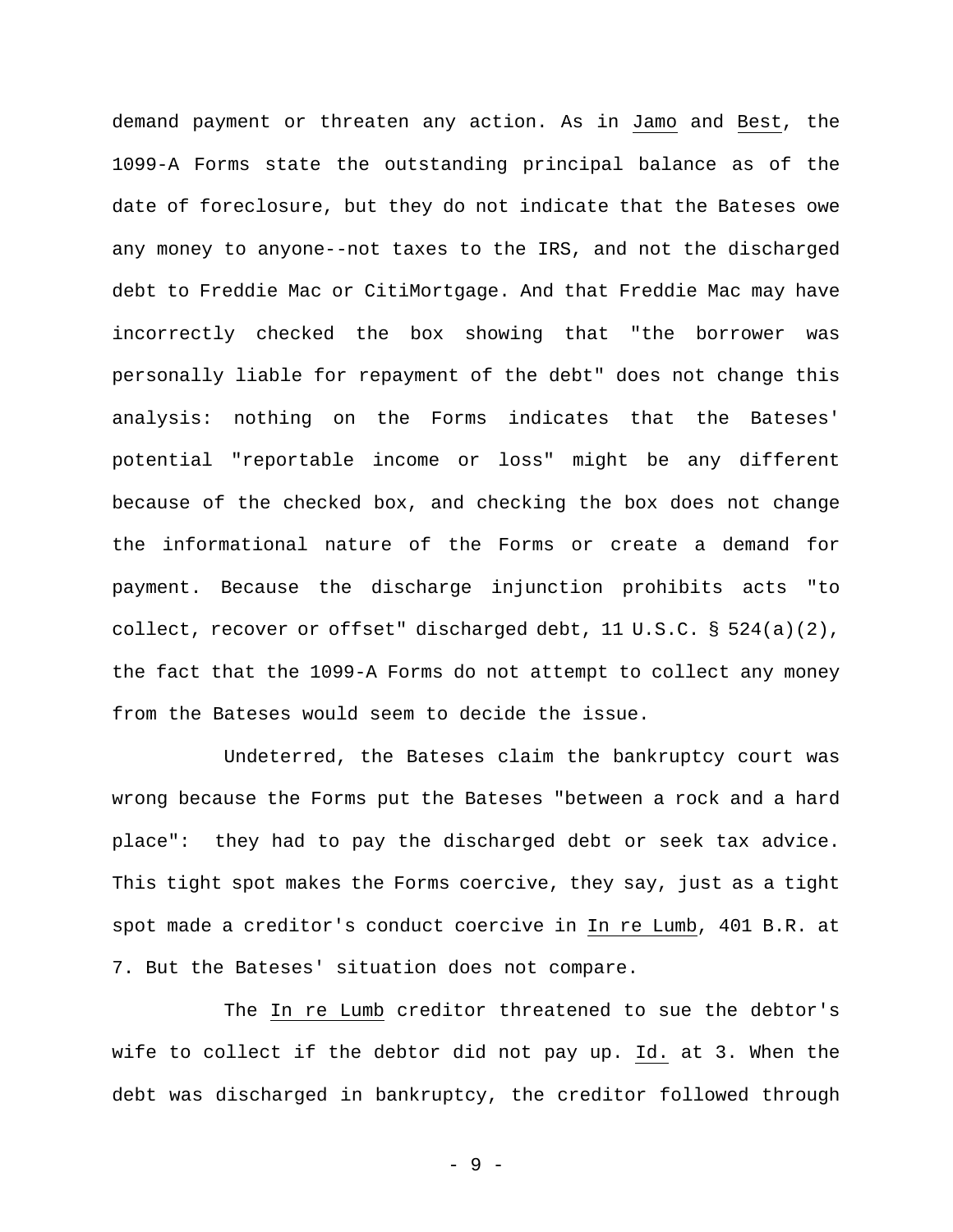on the threat, and the couple incurred \$50,000 in legal fees defending the meritless lawsuit. Id. at 5, 8. So, the debtor was in a jam: pay the discharged debt, or pay the legal fees and risk losing the lawsuit. Id. at 8-9. In re Lumb features all of the hallmarks of objectively coercive creditor collection actions, and then some: an illicit demand to pay a debt despite the automatic stay (and later, the discharge injunction); a threat of immediate action if the debtor did not comply; and follow-through on that threat.

The Bateses have nothing in common with the debtor in In re Lumb. The Bateses were confronted with no demand for payment and the Forms threatened no action. Nor was any action taken by Freddie Mac illicit, as the parties agree that Freddie Mac was required to file the 1099-A Forms as a result of the foreclosure. So unlike in In re Lumb, where the consequence of paying to defend a bogus lawsuit was brought on by the creditor's misdeeds, here the consequence of potentially needing tax advice was triggered by the foreclosure itself. That some consequence may have followed from the Bateses' receipt of the 1099-A Forms does not make that consequence coercion.2

 $2$  The Bateses also make two arguments here related to the fair market value of their property. First, they say they would have had no tax questions at all if the Forms were filled out correctly and "no deficiency or liability [was] displayed." They also argue that if they reported what they believed to be the true fair market value on their taxes, the discrepancy between their figure and the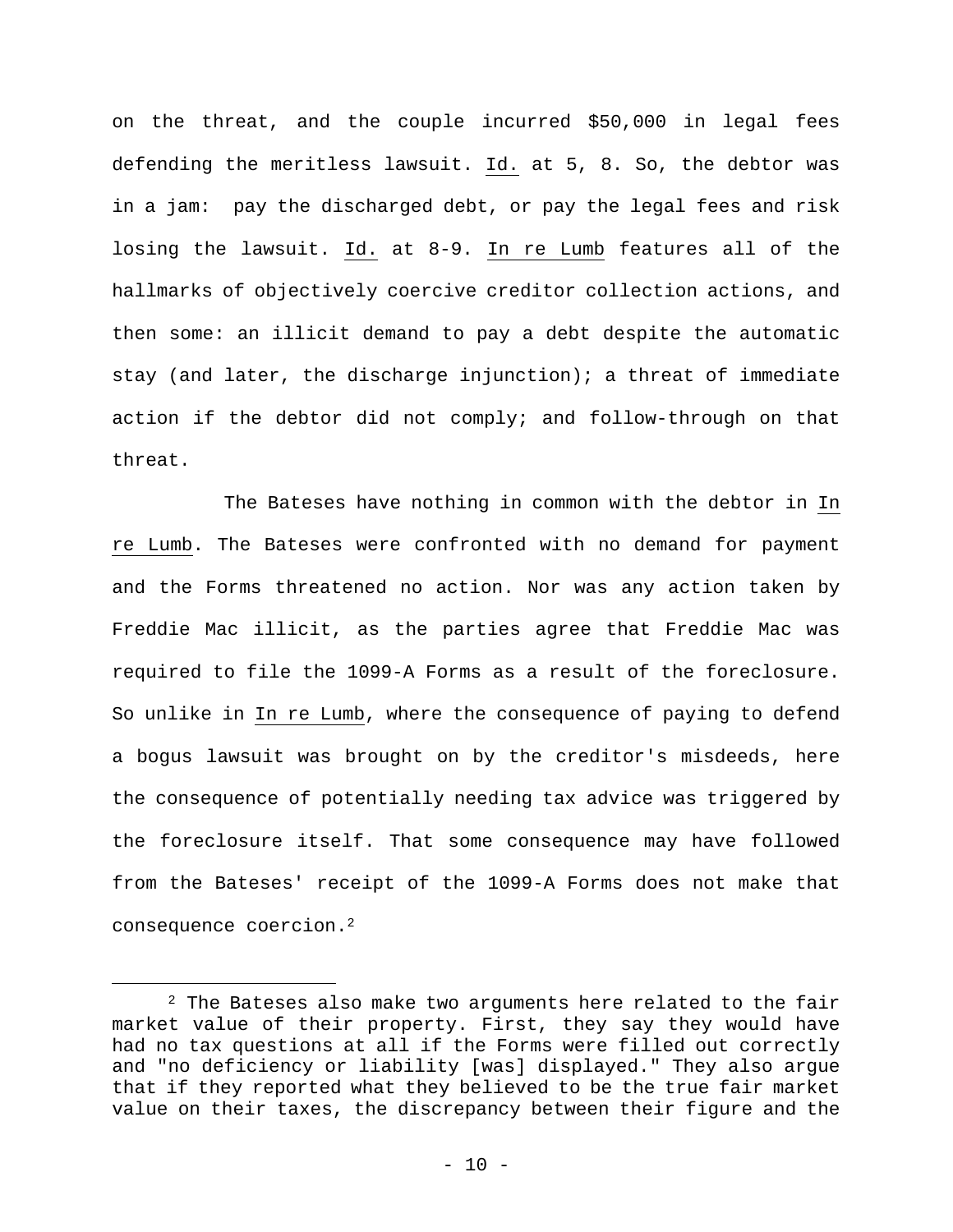Finally, the Bateses claim the bankruptcy court erred because it did not consider all of the circumstances surrounding the 1099-A Forms. Freddie Mac did not correct the Forms after Timothy Bates called about his Form and after the Bateses' attorney sent a letter demanding the Forms be revoked. They also claim the bankruptcy court should have included the May 2013 pre-recorded phone message in the coercion calculus. These arguments do not help the Bateses.

As to the failure to correct the 1099-A Forms, the Bateses' argue their situation is like that of a debtor faced with a false credit report, and a creditor's refusal to correct a false credit report can show the creditor was trying to coerce the debtor into paying a debt, so that inference should apply here, too. It does not. Reporting false or outdated information to a credit agency in an attempt to coerce payment on a discharged debt can

i

<sup>1099-</sup>A Forms could trigger an audit. As stated above, the Bateses' argument about the fair market value of their home is waived because it was not presented to the bankruptcy court, and so these derivative arguments are waived, too. In any case, the Bateses cite a Tax Topic to bolster their claim that a discrepancy between a tax return and a 1099-A Form can trigger an audit, but that same Tax Topic refers back to Publication 4681, which says debt cancelled in bankruptcy is not included in income. Indeed, the Bateses do not argue or present evidence that they had any tax liability, reported this event on their taxes, sought tax advice, or took any other action because of the Forms. See I.R.S., Tax Topic 432: Form 1099-A (Acquisition or Abandonment of Secured Property) and Form 1099-C (Cancellation of Debt), https://www.irs.gov/taxtopics/tc432.html (last updated Oct. 10, 2016); Publication 4681, supra, at 4.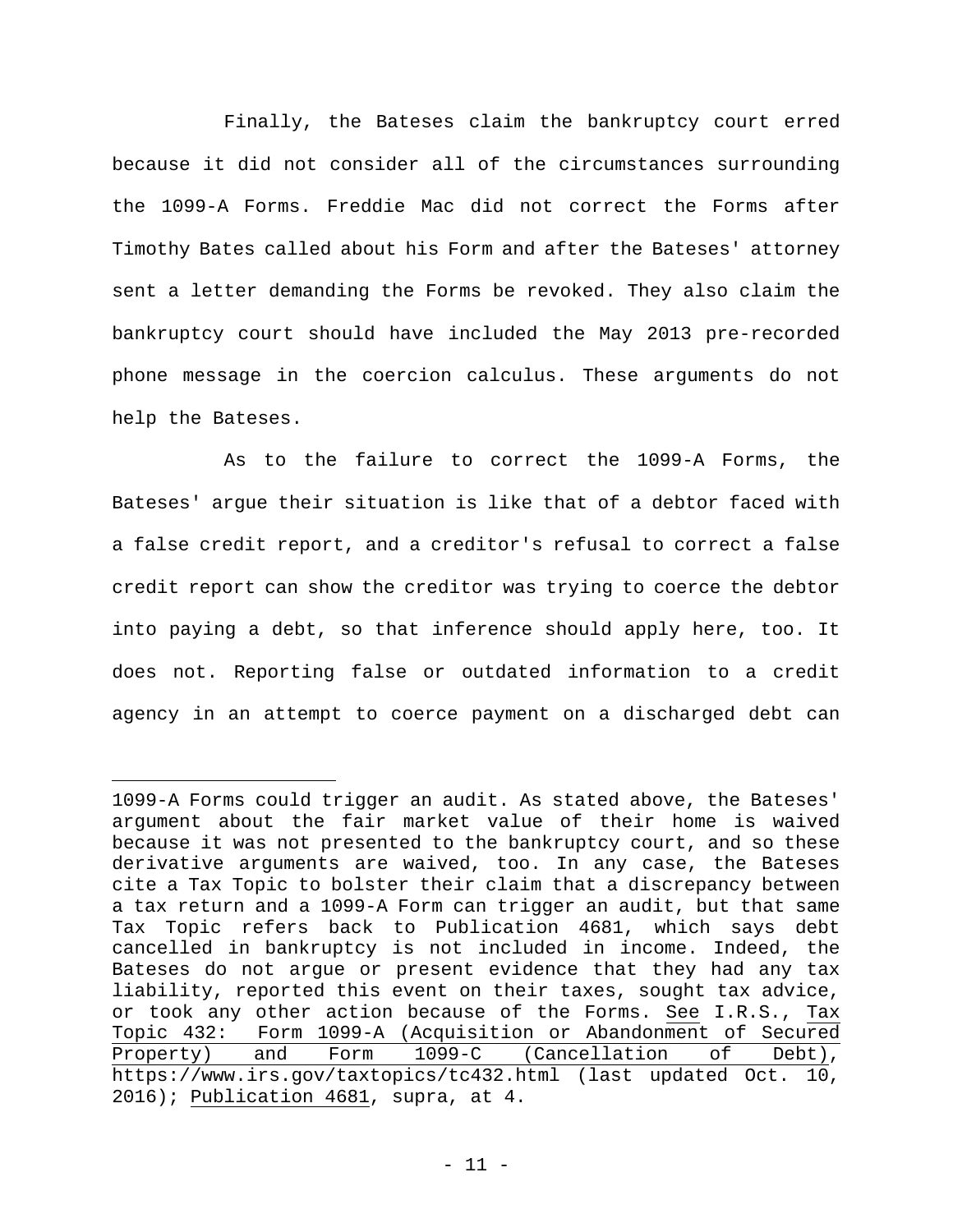violate the discharge injunction. See In re Zine, 521 B.R. 31, 40 (Bankr. D. Mass. 2014); Torres v. Chase Bank USA, N.A. (In re Torres), 367 B.R. 478, 486 (Bankr. S.D.N.Y. 2007) (collecting cases). The reason: negative credit reports have consequences- like reducing creditworthiness, and with it the debtor's ability to get loans in the future--and so a false report might coerce a debtor into paying a discharged debt to avoid those consequences. In re Torres, 367 B.R. at 486. Evidence that a creditor refused to change a false or outdated report can give rise to an inference that the creditor intended to coerce the debtor into paying the discharged debt. Id. at 489-90.

The Bateses' situation is not analogous. As we explained above, even if Freddie Mac incorrectly checked the box showing the Bateses were personally liable for the debt, filing the 1099-A Forms did not create tax liability for the Bateses or any other consequences beyond those that come with foreclosure. Because there were no consequences and no attempt to collect a debt, Freddie Mac's failure to retract the 1099-A Forms does not give rise to an inference of coercion.

As to the pre-recorded message, the call was made by CitiMortgage around a year and a half after the Bateses received their 1099-A Forms. As the bankruptcy court noted, there is no other evidence in the record of communication between the Bateses and Freddie Mac or CitiMortgage about the discharged debt after

- 12 -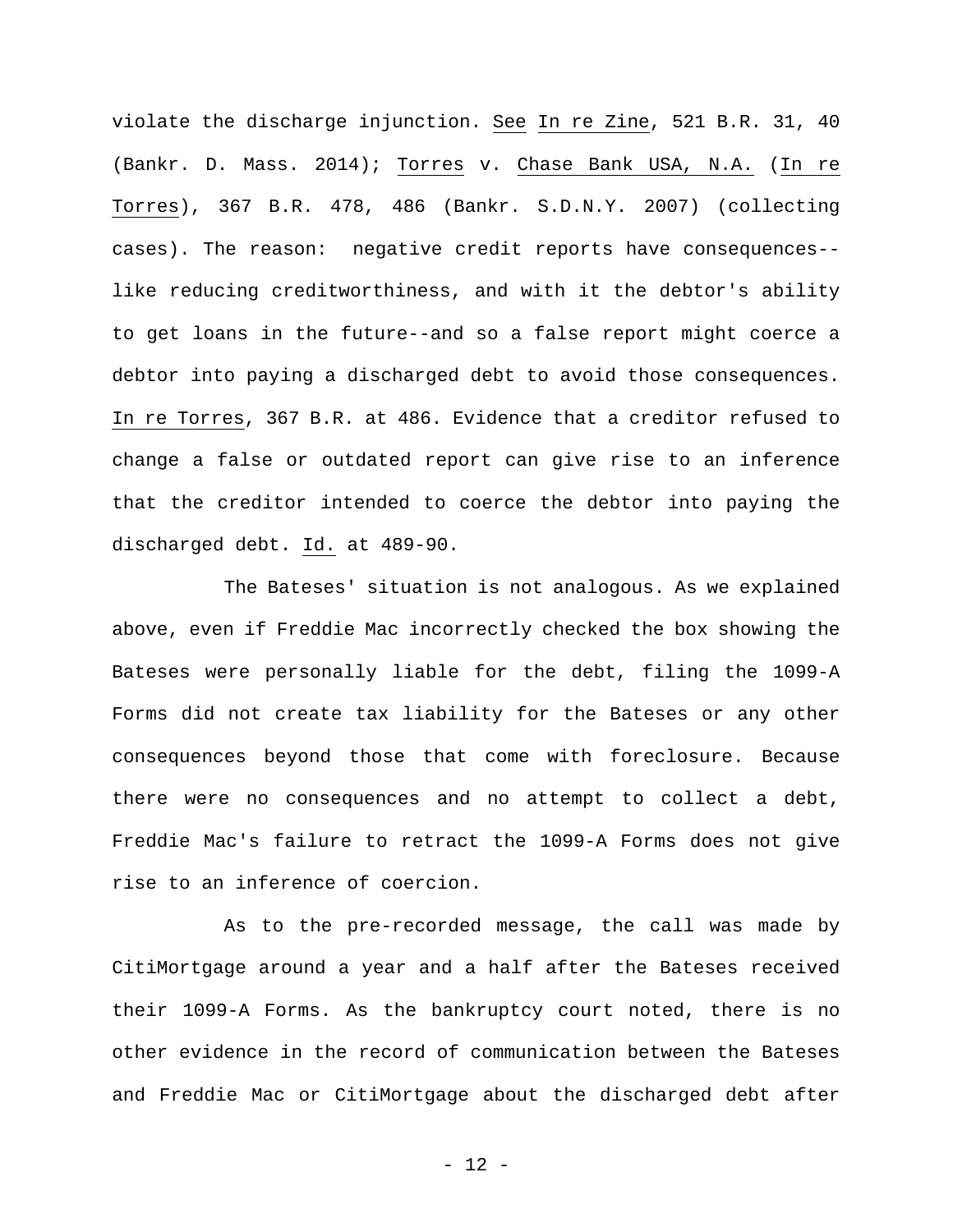the foreclosure. $3$  The Bateses do not say why this phone call makes the Forms objectively coercive, and we see no reason to believe that it does.

## **Conclusion**

 We do not doubt that the 1099-A Forms caused the Bateses stress and concern. Indeed, when Timothy Bates called about the Forms, CitiMortgage just made things worse: its representative gave him wrong information and told him that the debt had not been discharged, instead of giving him correct information about his debt or helping him understand the 1099-A Forms. But the Bateses' subjective feeling of coercion is not enough to prove a violation

<sup>&</sup>lt;sup>3</sup> On the Bateses' motion for summary judgment, the bankruptcy court found CitiMortgage liable for violating the discharge injunction by making the insurance call. In his affidavit in support of that motion, Timothy Bates claimed that a CitiMortgage representative "insist[ed]" he was "still responsible under the mortgage to pay for property insurance" and "demand[ed] that [the Bateses] pay for insurance on the foreclosed homestead." At a later hearing to assess the damages caused by the call, it came out that Mr. Bates did not speak to a CitiMortgage representative. Instead, he heard a pre-recorded message explaining that insurance was required under the terms of the mortgage agreement, but CitiMortgage did not have the policy information on file, and requesting that the Bateses "[p]lease provide your insurance carrier and policy information to us." On review of the damages order, the district court noted: "notwithstanding the bankruptcy court's conclusion to the contrary, there is no evidence in this record even remotely suggesting that the call was intended to coerce plaintiffs into paying a discharged debt . . . Indeed, had defendants challenged the bankruptcy court's finding on appeal they may well have obtained a reversal." The Bateses did not appeal the district court's finding, so we need not wade into this bog. Whether or not the call violated the discharge injunction, under these circumstances it adds nothing to their 1099-A claim.